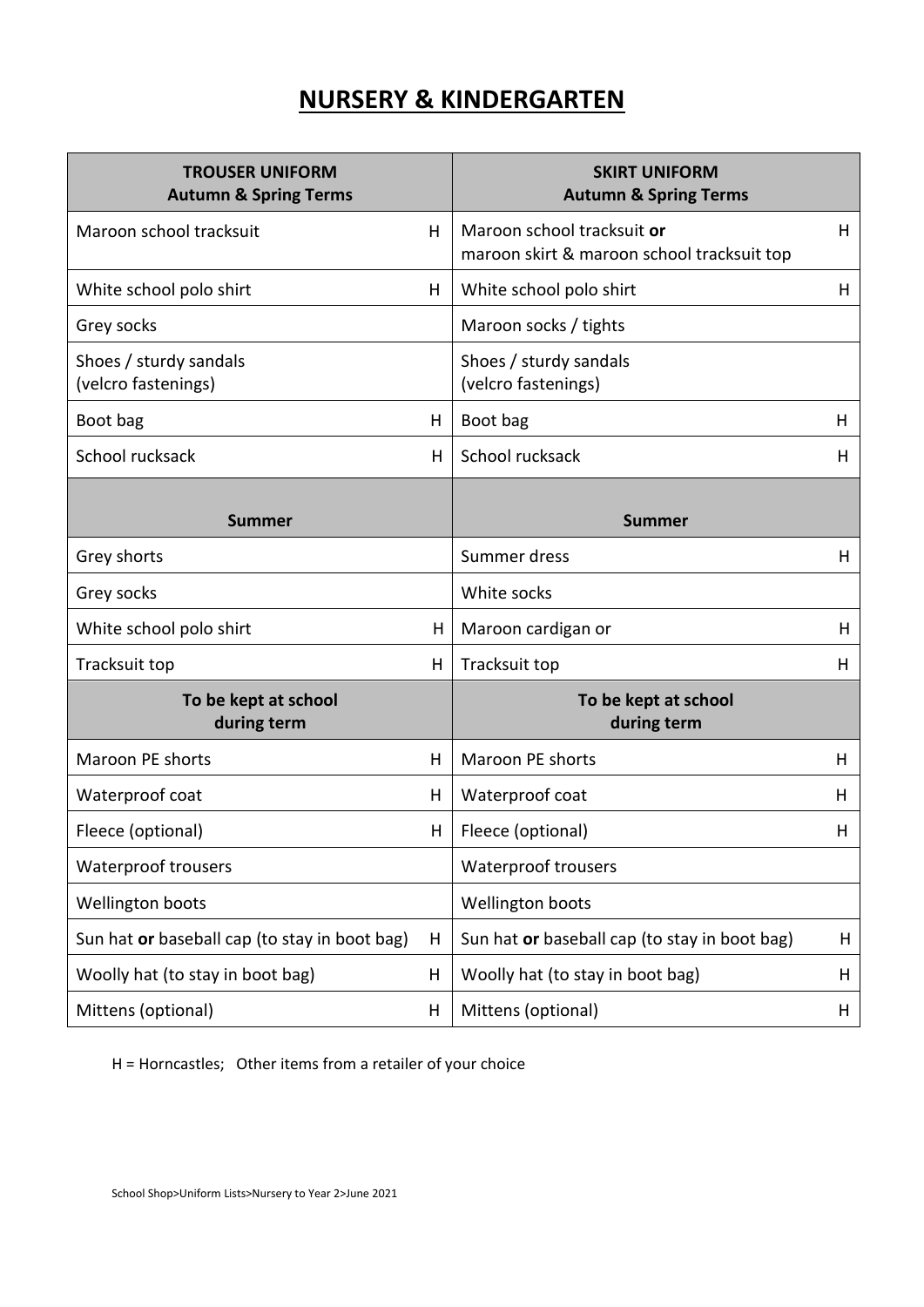## **RECEPTION**

| <b>TROUSER UNIFORM</b><br><b>Autumn &amp; Spring Terms</b>                              |   | <b>SKIRT UNIFORM</b>                                                                  |    |
|-----------------------------------------------------------------------------------------|---|---------------------------------------------------------------------------------------|----|
| Blazer                                                                                  | Η | <b>Autumn &amp; Spring Terms</b><br>Blazer                                            | Η  |
|                                                                                         |   |                                                                                       |    |
| Tie                                                                                     | н | Tie                                                                                   | н  |
| Grey school pullover                                                                    | H | Maroon school cardigan                                                                | H. |
| Grey trousers                                                                           |   | Tunic (and / or skirt & white shirt)                                                  | H  |
| White shirt long or short sleeved                                                       |   | White turtle neck (optional)                                                          |    |
| Grey socks                                                                              |   | School skirt (and / or tunic)                                                         | н  |
| Black shoes (velcro fastening)                                                          |   | White shirt long or short sleeved                                                     |    |
| School rucksack                                                                         | н | Grey school pullover                                                                  | н  |
|                                                                                         |   | Grey tights or socks                                                                  |    |
|                                                                                         |   | Black shoes (velcro fastening)                                                        |    |
|                                                                                         |   | School rucksack                                                                       | H  |
| <b>Summer Term</b>                                                                      |   | <b>Summer Term</b>                                                                    |    |
| White shirt long or short sleeved                                                       |   | School summer dress (and / or skirt & white shirt)                                    | Н  |
| Tie                                                                                     | н | Maroon cardigan                                                                       | н  |
| Grey school pullover                                                                    | H | School skirt (and / or summer dress)                                                  | н  |
| Grey shorts                                                                             | н | School pullover                                                                       | H  |
| Grey socks                                                                              |   | Tie                                                                                   | н  |
| Black shoes (velcro fastening)                                                          |   | White shirt long or short sleeved                                                     |    |
| Maroon school cardigan                                                                  | н | White socks                                                                           |    |
|                                                                                         |   | Black shoes (velcro fastening)                                                        |    |
| <b>Sport</b>                                                                            |   | <b>Sport</b>                                                                          |    |
| Navy & maroon school tracksuit (optional),                                              |   | Navy & maroon school tracksuit (optional),                                            |    |
| or maroon school tracksuit, transitioning to navy &<br>maroon tracksuit during the year | Н | or maroon school tracksuit, transitioning to navy/maroon<br>tracksuit during the year | H  |
| Maroon shorts                                                                           | н | Maroon shorts                                                                         | н  |
| White school polo shirt                                                                 | н | White school polo-shirt                                                               | н  |
| Games socks                                                                             | Η | Games socks                                                                           | н  |
| Trainers (any colour suitable for school PE/games)                                      |   | Trainers (any colour suitable for school PE/games)                                    |    |
| To be kept at school during term:                                                       |   | To be kept at school during term:                                                     |    |
| Waterproof coat                                                                         | н | Waterproof coat                                                                       | H  |
| Fleece (optional)                                                                       | н | Fleece (optional)                                                                     | H  |
| Wellington boots                                                                        |   | Wellington boots                                                                      |    |
| Boot bag                                                                                | н | Boot bag                                                                              | Н  |
| Waterproof trousers                                                                     |   | Waterproof trousers                                                                   |    |
| School woolly hat                                                                       | Н | School woolly hat                                                                     | H  |
| Baseball cap                                                                            | Η | <b>Baseball cap</b>                                                                   | Н  |

H = Horncastles; Other items from a retailer of your choice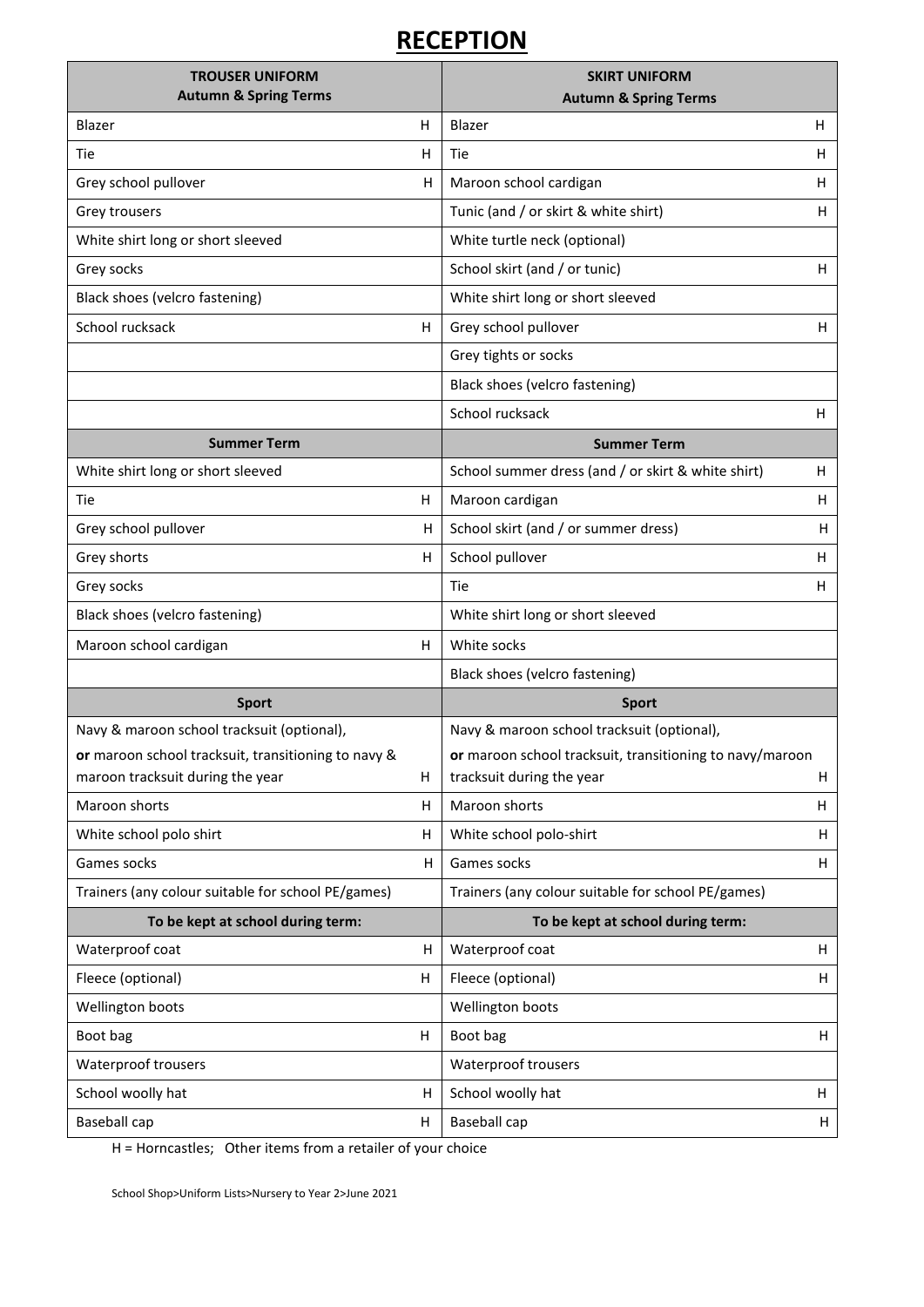## **FORM 1**

| <b>TROUSER UNIFORM</b><br><b>Autumn &amp; Spring Terms</b> |   | <b>SKIRT UNIFORM</b>                               |    |
|------------------------------------------------------------|---|----------------------------------------------------|----|
|                                                            |   | <b>Autumn &amp; Spring Terms</b>                   |    |
| Blazer                                                     | H | Blazer                                             | H  |
| Tie                                                        | H | Tie                                                | н  |
| Grey school pullover                                       | H | Maroon school cardigan                             | н  |
| Grey trousers                                              |   | Tunic (and / or skirt & white shirt)               | н  |
| White shirt long or short sleeved                          |   | White turtle neck (optional)                       | H  |
| Grey socks                                                 |   | School skirt (and / or tunic)                      | н  |
| Black shoes (velcro fastening)                             |   | White shirt long or short sleeved                  |    |
| School rucksack                                            | Н | Grey school pullover                               | н  |
|                                                            |   | Grey tights or socks                               |    |
|                                                            |   | Black shoes (velcro fastening)                     |    |
|                                                            |   | School rucksack                                    | Н  |
| <b>Summer Term</b>                                         |   | <b>Summer Term</b>                                 |    |
| White shirt long or short sleeved                          |   | School summer dress (and / or skirt & white shirt) | н  |
| Tie                                                        | H | Maroon cardigan                                    | H  |
| Grey school pullover                                       | н | School skirt (and / or summer dress)               | H  |
| Grey shorts                                                | н | School pullover                                    | H. |
| Grey socks                                                 |   | Tie                                                | н  |
| Black shoes (velcro fastening)                             |   | White shirt long or short sleeved                  |    |
| Maroon school cardigan                                     | н | White socks                                        |    |
|                                                            |   | Black shoes (velcro fastening)                     |    |
| <b>Sport</b>                                               |   | <b>Sport</b>                                       |    |
| Navy & maroon school tracksuit                             | Η | Navy & maroon school tracksuit                     | Н  |
| Maroon shorts                                              | Н | Maroon shorts                                      | Н  |
| White school polo shirt                                    | н | White school polo-shirt                            | H  |
| Games socks                                                | Н | Games socks                                        | H  |
| Trainers (any colour suitable for school PE/games)         |   | Trainers (any colour suitable for school PE/games) |    |
| To be kept at school during term:                          |   | To be kept at school during term:                  |    |
| Waterproof coat                                            | Η | Waterproof coat                                    | H  |
| Fleece (optional)                                          | H | Fleece (optional)                                  | H  |
| Wellington boots                                           |   | Wellington boots                                   |    |
| Boot bag                                                   | H | Boot bag                                           | Н  |
| Waterproof trousers                                        |   | Waterproof trousers                                |    |
| School woolly hat                                          | Н | School woolly hat                                  | H  |
| Baseball cap                                               | Η | Baseball cap                                       | H  |

H = Horncastles; Other items from a retailer of your choice

School Shop>Uniform Lists>Nursery to Year 2>June 2021